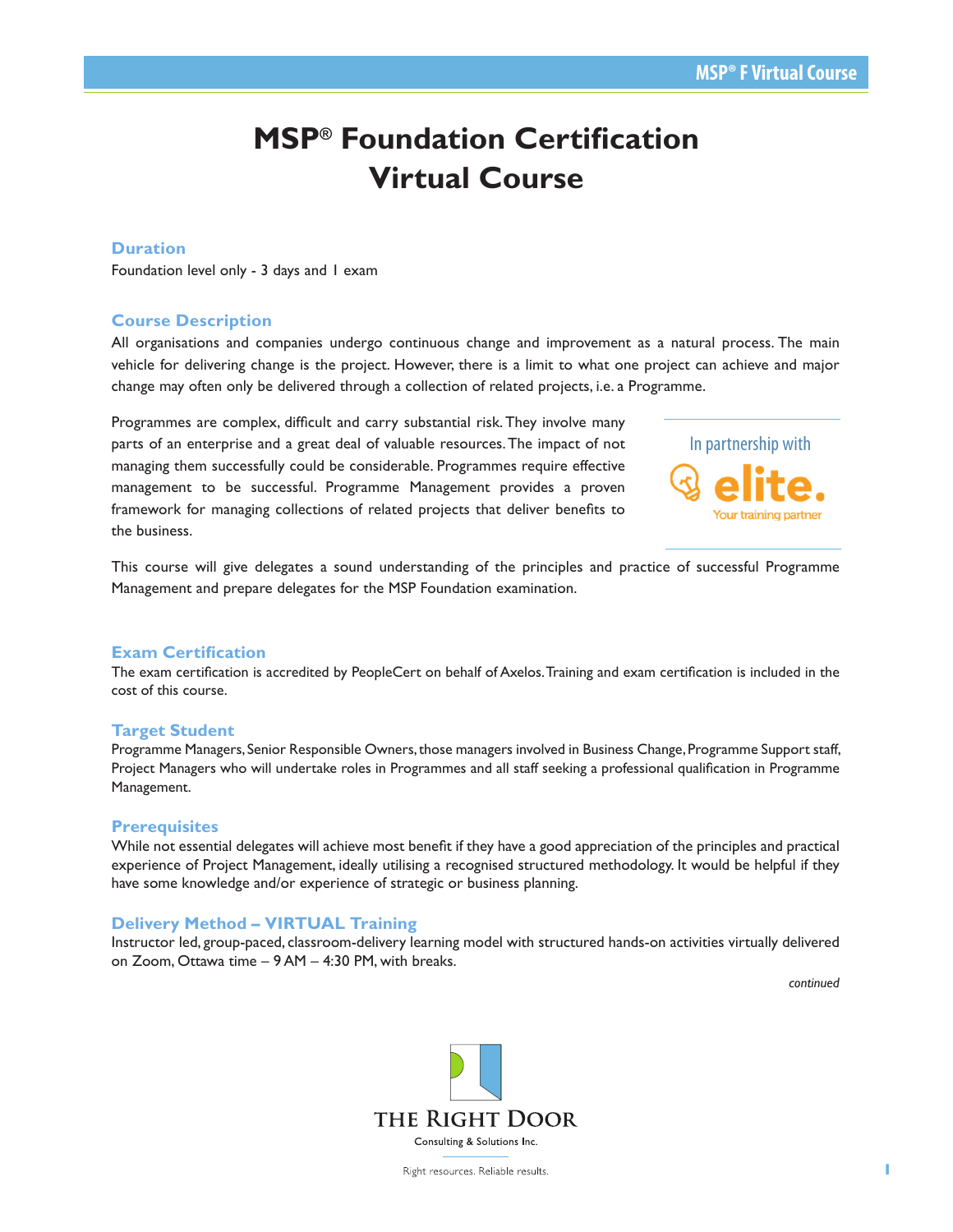# **Performance-Based Objectives**

To provide delegates with a good understanding of the OGC (Office of Government and Commerce) approach to Programme Management (as per their publication, Managing Successful Programmes®). In addition, it will help to prepare delegates for the MSP® Foundation examination.

## **This course will enable delegates to:**

- Explain the need for programme management.
- Explain the role of programmes in delivering business change.
- Describe programme management and its environment.
- Describe the relationship between the Transformational Flow and the Themes.
- Describe the inputs, outputs and purpose together with the correct sequence of processes in the Transformational Flow.
- Describe the overall responsibilities of the programme team.
- Define the fundamental importance of the Governance Themes

# **Course Content**

| Introduction to Programme Management  | Introduction to Managing Successful Programmes |
|---------------------------------------|------------------------------------------------|
| The Transformational Flow             | Vision                                         |
| <b>Blueprint</b>                      | Organisation and Programme Office              |
| Leadership and Stakeholder Engagement | <b>Benefits Realisation Management</b>         |
| <b>Business Case</b>                  | Programme Planning & Control                   |
| Issue Management & Risk Management    |                                                |
|                                       |                                                |

## **Exams**

The course has been designed to prepare delegates for and comply with the syllabus requirements of the MSP Foundation Examination.

The Foundation exam is a one-hour, closed-book, exam consisting of 60 questions, needing 33 correct answers to pass the exam and demonstrate a broad knowledge of the MSP method.

## **Cost - includes course work material, manual and exam**

#### **Per person:**

Foundation level only (3 days) CAD  $$2,450 + $318.50$  tax = \$ 2,768.50, includes 1 exam

This is an intensive course and runs from 9 AM to 4:30 PM daily, with breaks.

To register, contact Kathy Ring (kring@therightdoor.ca) and an invoice will be sent to the delegates) (or alternate department person for credit card payments) and full payment to be made (by credit card or other) before the course work material and manual are delivered and the course commences.

Upon full payment, the manual and course work material will be delivered (either by hand or by courier) to each paid delegate. Once paid and the material is delivered, it is **NON REFUNDABLE**, however, if the delegate is unable to attend for any reason, a replacement is acceptable and transferring the manual and course material to the replacement will be up to the original delegate. The Right Door Consulting & Solutions Inc are not responsible for finding a replacement nor transferring the course material to the new delegate.